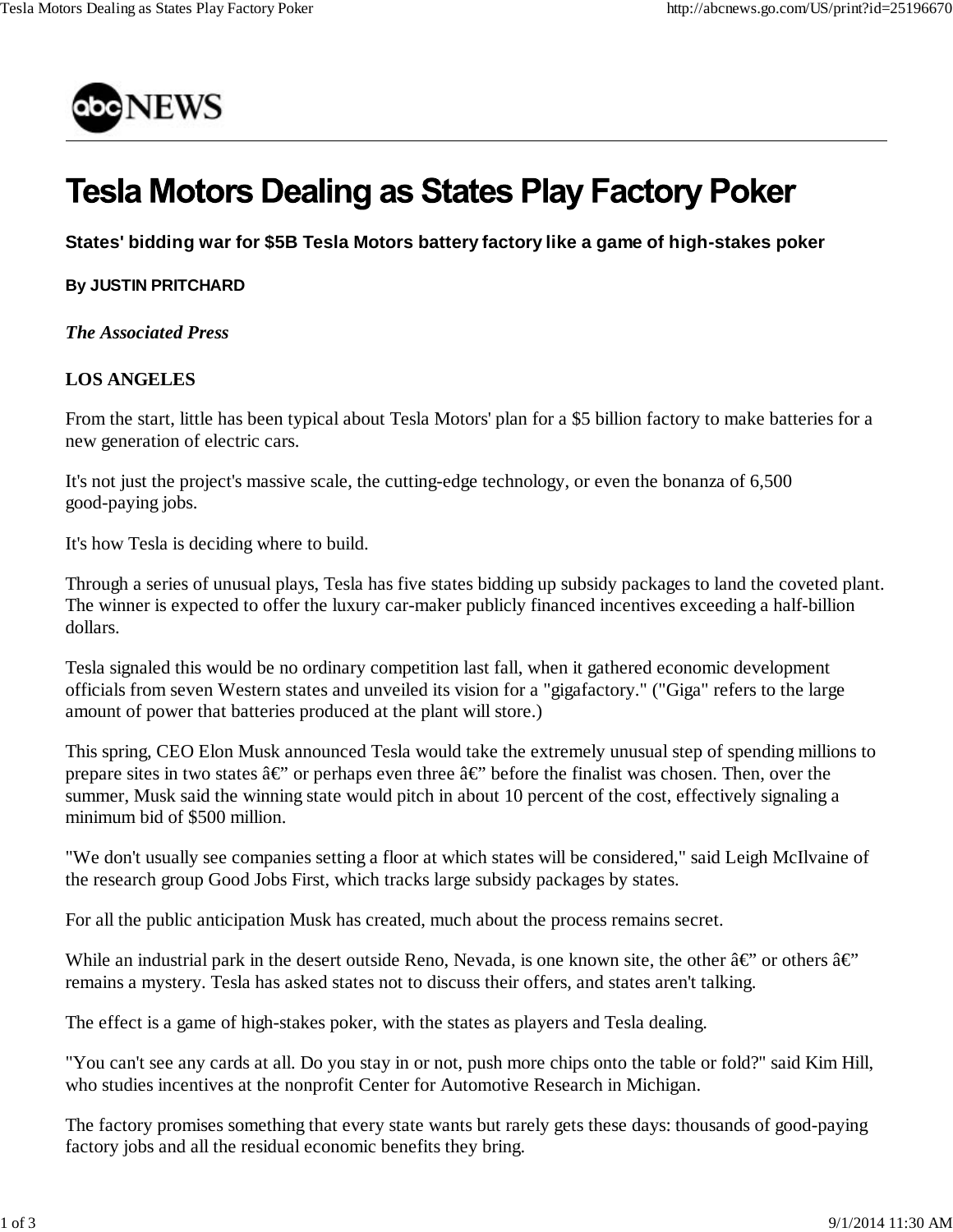So far, Nevada, California, Texas, Arizona and New Mexico remain contenders. They have passed tax breaks, promised worker-training funds or proposed shelving environmental regulations that could slow the factory's construction. There is talk of special legislative sessions to sweeten the bids.

When The Associated Press filed public records act requests for documents about the competition with each of the five finalist states, none released much useful information and most refused to release anything at all, citing the competitive need to keep their offers secret.

In one glimpse behind the curtain of confidentiality, California provided an email from a Tesla official to the governor's senior adviser for jobs and economic development. It contained a newspaper story speculating on a possible site and said, simply: "This is unhelpful." What might be unhelpful was unclear, and the governor's office of business and economic development refused repeated requests to discuss its pursuit of the factory.

Tesla needs the factory to make cheaper batteries for its Model 3, a mass-market electric car the company hopes to sell by 2017 for around \$35,000. Currently Tesla only offers the Model S sedan, which starts at \$70,000.

The tight production timeframe compels Tesla to prepare at least two sites, said spokesman Simon Sproule, who likened the approach to "an insurance policy."

Tesla will pay about half of the factory's cost; the other major investor is Panasonic, which will manufacture the lithium-ion battery cells and invest in equipment.

Musk has said to expect groundbreaking on at least one other site in coming months and a final decision by year's end.

The last comparable bidding frenzy for a factory, according to John Boyd of the New Jersey-based site selection firm The Boyd Company, involved competition to attract automaker Saturn in the 1980s, at the leading edge of the South's car manufacturing boom.

The competition for the gigafactory began at an October meeting at Tesla's auto assembly plant in the San Francisco Bay Area city of Fremont  $\hat{a} \in \mathcal{C}$  a rare approach to opening a site selection process. Tesla executives laid out what a winning bid must have: "Green" energy such as solar or wind at a low cost, an affordable and well-trained labor force, good transportation links to Tesla's Fremont assembly plant. And a robust package of incentives.

Tesla required states to submit their proposals within three weeks, an early indication of influence the company would wield. "Given the scale, it was a very short turnaround time," said Susan St. Germain, the lead business recruiter for Washington, who attended the meeting but whose state did not make the short list.

Along the way, there has been plenty of political theater. Texas Gov. Rick Perry drove to California's state Capitol in a Tesla and California state Sen. Ted Gaines delivered a gold-painted shovel to Tesla headquarters. Cities in both states pitched Tesla directly. Tucson, Arizona, sent the company a preapproved building permit.

The director of the industrial park outside Reno where Tesla prepared land said he's seen plenty of secrecy before, but never anything like this.

"It has been a very, very unusual transaction," said Lance Gilman of the Reno Tahoe Industrial Center, which at 167 square miles is the nation's largest industrial park. "They have played their cards so close to the vest."

Texas has done business with Musk before. The state is providing his commercial space company, SpaceX, \$15.3 million in incentives to develop a rocket-launching site. The money comes from what is regarded as the nation's most generous "deal-closing fund" of incentives, which has doled out \$487 million since 2003.